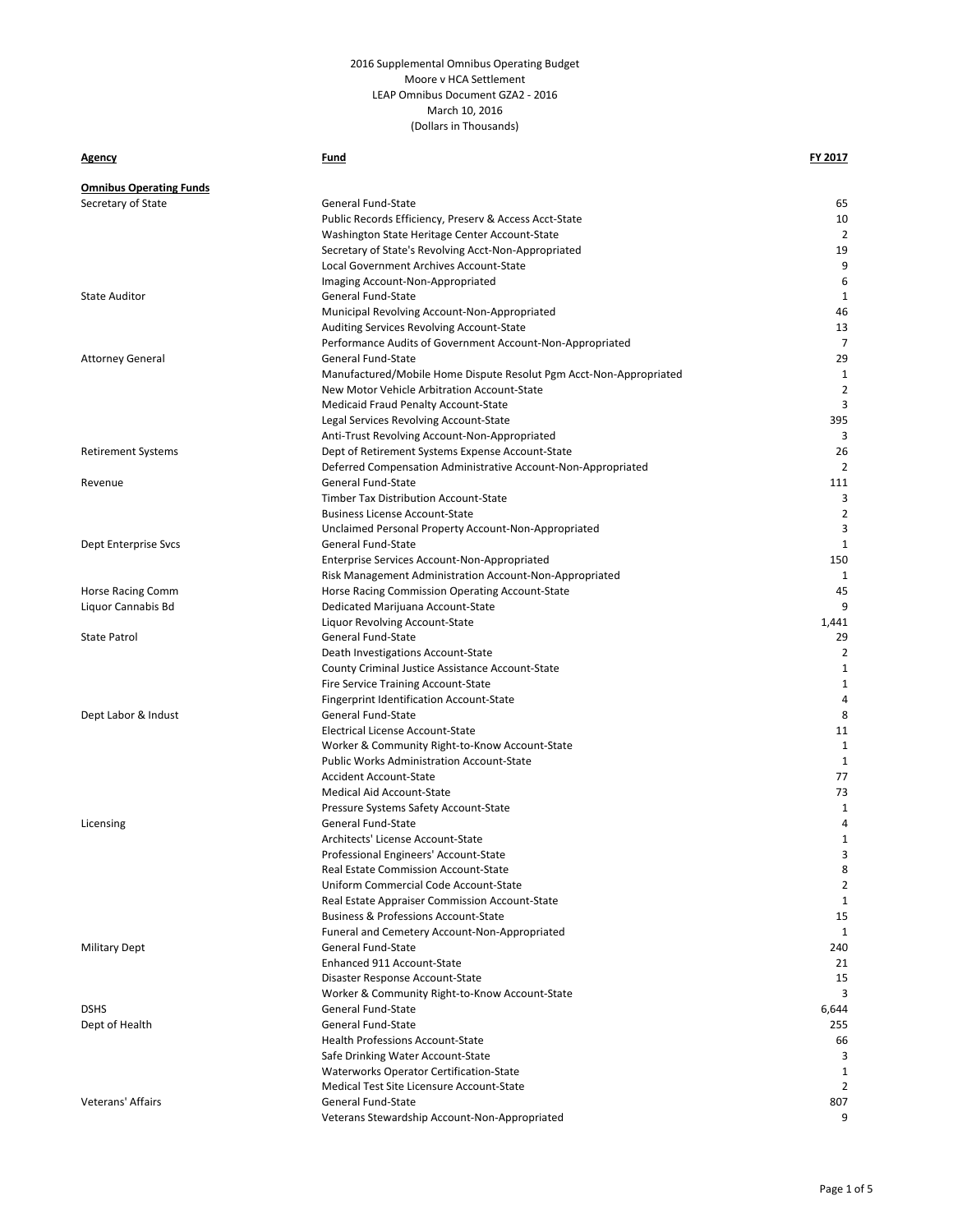| <u>Agency</u>              | Fund                                                               | FY 2017        |
|----------------------------|--------------------------------------------------------------------|----------------|
| Corrections                | General Fund-State                                                 | 1,594          |
|                            | Washington Auto Theft Prevention Authority-State                   | 2              |
|                            | Cost of Supervision Account-Non-Appropriated                       | $\overline{2}$ |
| <b>Student Achievement</b> | General Fund-State                                                 | 115            |
|                            | <b>Education Legacy Trust Account-State</b>                        | $\mathbf{1}$   |
|                            | Future Teachers Conditional Scholarship Account-Non-Appropriated   | $\mathbf{1}$   |
|                            | Health Prof Loan Repay/Scholar Prog Acct-Non-Appropriated          | $\mathbf{1}$   |
|                            | Advanced College Tuition Payment Program Account-Non-Appropriated  | 42             |
| Child Deaf Hrng Loss       | General Fund-State                                                 | 154            |
| U W                        | <b>Education Legacy Trust Account-State</b>                        | 90             |
|                            | Economic Development Strategic Reserve Account-State               | 1              |
|                            | Inst of Hi Ed Grants and Contracts Account-Non-Appropriated        | 4,887          |
|                            | Inst of Hi Ed-Dedicated Local Account-Non-Appropriated             | 2,900          |
|                            | Inst of Hi Ed-Operating Fees Account-Non-Appropriated              | 3,299          |
|                            | University of Washington Hospital-Non-Appropriated                 | 3,588          |
|                            | <b>Accident Account-State</b>                                      | 23             |
|                            | <b>Medical Aid Account-State</b>                                   | 19             |
| WSU                        | Inst of Hi Ed Morrill-Bankhead-Jones-Fed App Acct-Non-Appropriated | 156            |
|                            | Inst of Hi Ed Grants and Contracts Account-Non-Appropriated        | 1,649          |
|                            | Inst of Hi Ed-Dedicated Local Account-Non-Appropriated             | 958            |
|                            | Inst of Hi Ed-Operating Fees Account-Non-Appropriated              | 2,329          |
|                            | Inst of Hi Ed-Data Processing Account-Non-Appropriated             | 25             |
| E W U                      | <b>Education Legacy Trust Account-State</b>                        | 120            |
|                            | Inst of Hi Ed Grants and Contracts Account-Non-Appropriated        | 142            |
|                            | Inst of Hi Ed-Dedicated Local Account-Non-Appropriated             | 173            |
|                            | Inst of Hi Ed-Operating Fees Account-Non-Appropriated              | 569            |
| C W U                      | <b>Education Legacy Trust Account-State</b>                        | 64             |
|                            | Inst of Hi Ed Grants and Contracts Account-Non-Appropriated        | 61             |
|                            | Inst of Hi Ed-Dedicated Local Account-Non-Appropriated             | 83             |
|                            | Inst of Hi Ed-Operating Fees Account-Non-Appropriated              | 548            |
| TESC                       | <b>Education Legacy Trust Account-State</b>                        | 43             |
|                            | Inst of Hi Ed Grants and Contracts Account-Non-Appropriated        | 50             |
|                            | Inst of Hi Ed-Dedicated Local Account-Non-Appropriated             | 32             |
|                            | Inst of Hi Ed-Operating Fees Account-Non-Appropriated              | 461            |
| w w u                      | <b>Education Legacy Trust Account-State</b>                        | 22             |
|                            | Inst of Hi Ed Grants and Contracts Account-Non-Appropriated        | 43             |
|                            | Inst of Hi Ed-Dedicated Local Account-Non-Appropriated             | 113            |
|                            | Inst of Hi Ed-Operating Fees Account-Non-Appropriated              | 726            |
| Dept of Ecology            | General Fund-State                                                 | 165            |
|                            | <b>Reclamation Account-State</b>                                   | 3              |
|                            | Flood Control Assistance Account-State                             | 1              |
|                            | Waste Reduction/Recycling/Litter Control-State                     | 10             |
|                            | Worker & Community Right-to-Know Account-State                     | 3              |
|                            | Water Quality Permit Account-State                                 | 38             |
|                            | Underground Storage Tank Account-State                             | 3              |
|                            | <b>Biosolids Permit Account-State</b>                              | 1              |
|                            | Hazardous Waste Assistance Account-State                           | 7              |
|                            | Radioactive Mixed Waste Account-State                              | 2              |
|                            | Air Pollution Control Account-State                                | 2              |
|                            | Oil Spill Prevention Account-State                                 | 8              |
|                            | Air Operating Permit Account-State                                 | 3              |
| Parks & Rec Comm           | General Fund-State                                                 | 653            |
|                            | Winter Recreation Program Account-State                            | 4              |
|                            | ORV & Nonhighway Vehicle Account-State                             |                |
|                            | Snowmobile Account-State                                           | 5              |
|                            | Aquatic Lands Enhancement Account-State                            | 6              |
|                            | Boating Safety Education Certification Account-Non-Appropriated    | 2              |
|                            | Parks Renewal and Stewardship Account-State                        | 404            |
|                            |                                                                    |                |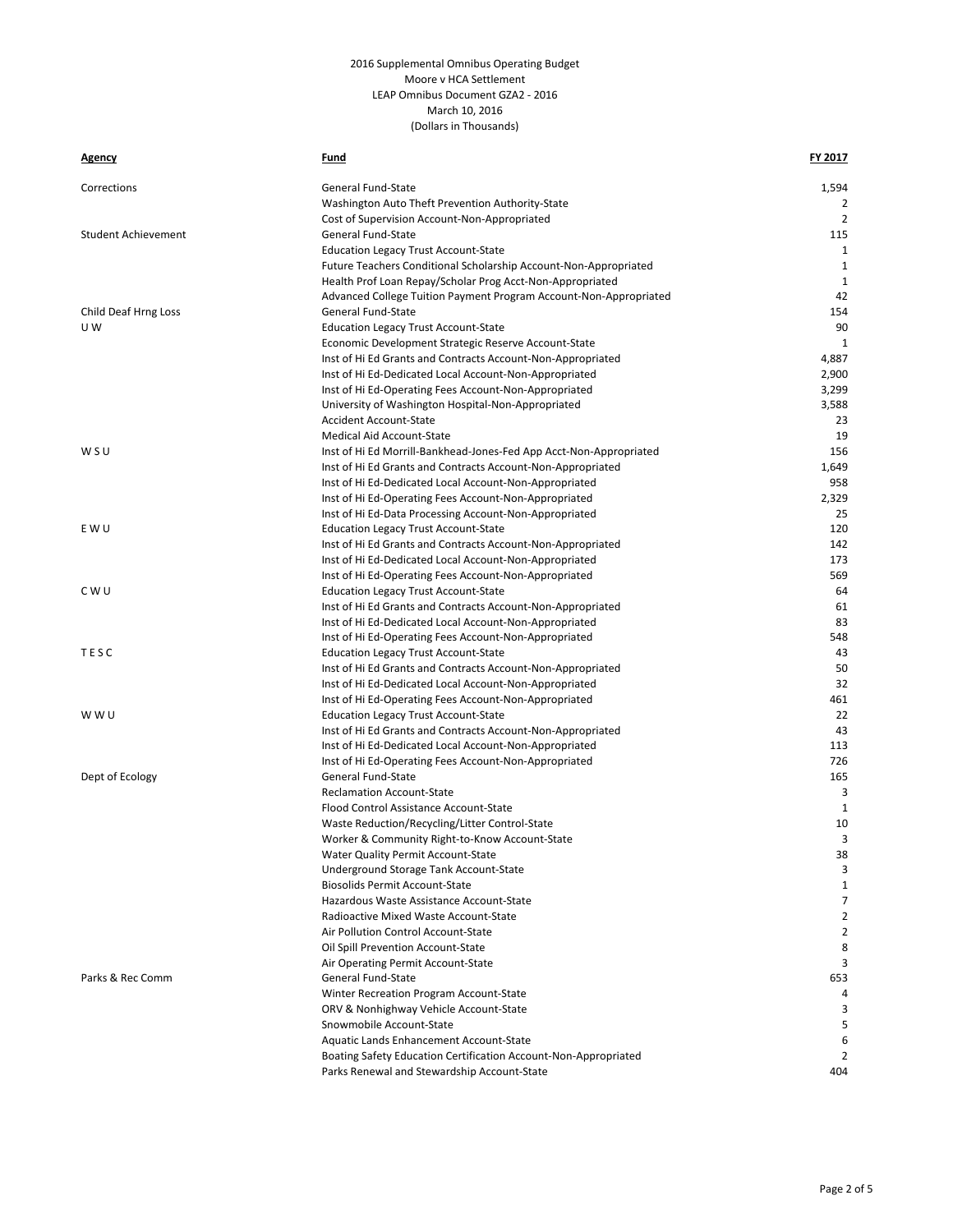| <b>Agency</b>                                    | Fund                                                                                                | FY 2017             |
|--------------------------------------------------|-----------------------------------------------------------------------------------------------------|---------------------|
| Fish & Wildlife                                  | General Fund-State                                                                                  | 1,165               |
|                                                  | ORV & Nonhighway Vehicle Account-State                                                              | 1                   |
|                                                  | Aquatic Lands Enhancement Account-State                                                             | 42                  |
|                                                  | Recreational Fisheries Enhancement-State                                                            | 13                  |
|                                                  | Warm Water Game Fish Account-State                                                                  | 16                  |
|                                                  | Fish & Wildlife Enforcement Reward Account-Non-Appropriated                                         | 1                   |
|                                                  | Eastern Washington Pheasant Enhancement Account-State                                               | 1                   |
|                                                  | Aquatic Invasive Species Prevention Account-State                                                   | 3                   |
|                                                  | State Wildlife Account-State                                                                        | 550                 |
|                                                  | Special Wildlife Account-State                                                                      | 13                  |
|                                                  | Rockfish Research Account-Non-Appropriated                                                          | 1                   |
|                                                  | Columbia Rvr Recrtnl Salmon/Stealhead Pilot Stamp-Non-Appropriated                                  | 7                   |
|                                                  | Hydraulic Project Approval Account-State                                                            | 1                   |
|                                                  | Regional Fisheries Enhancement Group Account-Non-Appropriated                                       | 1                   |
|                                                  | Oil Spill Prevention Account-State                                                                  | 6                   |
|                                                  | Fish and Wildlife Equipment Revolving Account-Non-Appropriated                                      | 1                   |
|                                                  | Oyster Reserve Land Account-State                                                                   | $\mathbf{1}$        |
| <b>DNR</b>                                       | General Fund-State                                                                                  | 185                 |
|                                                  | Forest Development Account-State                                                                    | 113                 |
|                                                  | ORV & Nonhighway Vehicle Account-State                                                              | 10                  |
|                                                  | Surveys and Maps Account-State                                                                      | 3                   |
|                                                  | Aquatic Lands Enhancement Account-State                                                             | 9                   |
|                                                  | Resources Management Cost Account-State                                                             | 190                 |
|                                                  | Surface Mining Reclamation Account-State                                                            | 6                   |
|                                                  | Disaster Response Account-State                                                                     | 2                   |
|                                                  | Contract Harvesting Revolving Account-Non-Appropriated                                              | $\overline{2}$      |
|                                                  | Park Land Trust Revolving Account-Non-Appropriated                                                  | $\overline{2}$<br>1 |
|                                                  | Forest and Fish Support Account-State                                                               | 1                   |
|                                                  | Aquatic Land Dredged Material Disposal Site Acct-State                                              | 47                  |
|                                                  | Forest Fire Protection Assessment Account-Non-Appropriated                                          | 9                   |
|                                                  | State Forest Nursery Revolving Account-Non-Appropriated                                             | 39                  |
|                                                  | Access Road Revolving Account-Non-Appropriated<br><b>Forest Practices Application Account-State</b> | 1                   |
|                                                  | Air Pollution Control Account-State                                                                 | 1                   |
|                                                  | Derelict Vessel Removal Account-State                                                               | $\mathbf{1}$        |
|                                                  | Agricultural College Trust Management Account-State                                                 | 3                   |
| Agriculture                                      | General Fund-State                                                                                  | 136                 |
|                                                  | Aquatic Lands Enhancement Account-State                                                             | 5                   |
|                                                  | Agricultural Local Account-Non-Appropriated                                                         | 182                 |
|                                                  | Grain Inspection Revolving Account-Non-Appropriated                                                 | 87                  |
|                                                  | Fruit and Vegetable Inspection Account-Non-Appropriated                                             | 148                 |
| <b>Employment Security</b>                       | General Fund-State                                                                                  | 178                 |
|                                                  | Administrative Contingency Account-State                                                            | 208                 |
|                                                  | <b>Employment Services Administrative Account-State</b>                                             | 427                 |
| CTCS                                             | <b>General Fund-State</b>                                                                           | 19,004              |
|                                                  | <b>Education Legacy Trust Account-State</b>                                                         | 325                 |
|                                                  | Inst of Hi Ed Grants and Contracts Account-Non-Appropriated                                         | 4,529               |
|                                                  | Inst of Hi Ed-Dedicated Local Account-Non-Appropriated                                              | 1,186               |
|                                                  | Inst of Hi Ed-Operating Fees Account-Non-Appropriated                                               | 7,370               |
| <b>Capital/Transportation/Non-budgeted Funds</b> |                                                                                                     |                     |
| Dept Enterprise Svcs                             | <b>State Building Construction Account-State</b>                                                    | 10                  |
|                                                  | Thurston County Capital Facilities Account-State                                                    | 1                   |
| <b>State Patrol</b>                              | State Patrol Highway Account-State                                                                  | 126                 |
|                                                  | Highway Safety Account-State                                                                        | 1                   |
| Licensing                                        | Motorcycle Safety Education Account-State                                                           | 1                   |
|                                                  | State Wildlife Account-State                                                                        | 1                   |
|                                                  | Highway Safety Account-State                                                                        | 172                 |
|                                                  | Motor Vehicle Account-State                                                                         | 77                  |
| <b>Military Dept</b>                             | <b>State Building Construction Account-State</b>                                                    | 5                   |
| <b>DSHS</b>                                      | Char/Ed/Penal/Reform/Institutions Account-State                                                     | 2                   |
|                                                  | <b>State Building Construction Account-State</b>                                                    | 1                   |
| Dept of Health                                   | <b>State Toxics Control Account-State</b>                                                           | 3                   |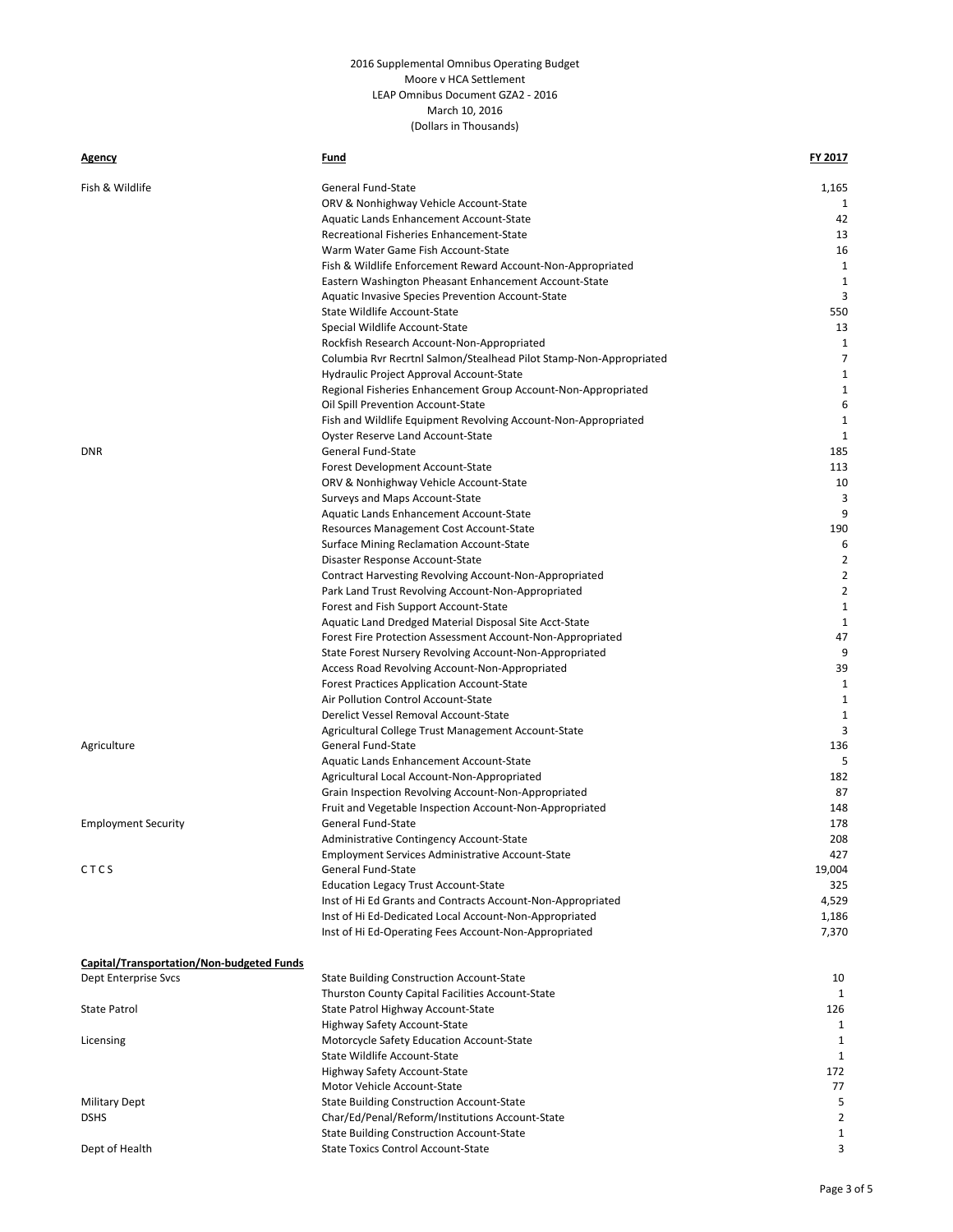| <b>Agency</b>              | Fund                                                                | FY 2017      |
|----------------------------|---------------------------------------------------------------------|--------------|
| Corrections                | <b>State Building Construction Account-State</b>                    | 8            |
|                            | Correctional Industries Account-Non-Appropriated                    | 45           |
|                            | Institutional Stores Account-Non-Appropriated                       | 1            |
| <b>Student Achievement</b> | State Financial Aid Account-Non-Appropriated                        | 2            |
| U W                        | Hi Ed Non-Proprietary Local Capital Accounts-Non-Appropriated       | 4            |
|                            | Self-Insurance Revolving Account-Non-Appropriated                   | 7            |
|                            | Inst of Hi Ed-Stores Account-Non-Appropriated                       | 13           |
|                            | Inst of Hi Ed-Data Processing Account-Non-Appropriated              | $\mathbf{1}$ |
|                            | Inst of Hi Ed-Printing Account-Non-Appropriated                     | 18           |
|                            | Inst of Hi Ed-Other Facilities Account-Non-Appropriated             | 540          |
|                            | Inst of Hi Ed-Motor Pool Account-Non-Appropriated                   | 11           |
|                            | Inst of Higher Education-Associated Students' Acct-Non-Appropriated | 224          |
|                            | Inst of Hi Ed-Parking Account-Non-Appropriated                      | 44           |
|                            | Inst of Hi Ed-Other Enterprises Account-Non-Appropriated            | 283          |
|                            | Inst of Hi Ed-Housing & Food Account-Non-Appropriated               | 199          |
|                            | Grant-In-Aid Scholarship/Fellowship-Non-Appropriated                | 116          |
| WSU                        | WSU Building Account-State                                          | 123          |
|                            | Hi Ed Non-Proprietary Local Capital Accounts-Non-Appropriated       | 4            |
|                            | <b>Education Construction Account-State</b>                         | 37           |
|                            | Inst of Hi Ed-Stores Account-Non-Appropriated                       | 33           |
|                            | Inst of Hi Ed-Printing Account-Non-Appropriated                     | 58           |
|                            | Inst of Hi Ed-Other Facilities Account-Non-Appropriated             | 163          |
|                            | Inst of Hi Ed-Motor Pool Account-Non-Appropriated                   | 19           |
|                            | Inst of Higher Education-Associated Students' Acct-Non-Appropriated | 372          |
|                            | Inst of Hi Ed-Parking Account-Non-Appropriated                      | 42           |
|                            | Inst of Hi Ed-Other Enterprises Account-Non-Appropriated            | 303          |
|                            | Inst of Hi Ed-Housing & Food Account-Non-Appropriated               | 460          |
|                            | Grant-In-Aid Scholarship/Fellowship-Non-Appropriated                | 117          |
| E W U                      | <b>State Building Construction Account-State</b>                    | 4            |
|                            | <b>EWU Capital Projects Account-State</b>                           | 2            |
|                            | <b>Education Construction Account-State</b>                         | $\mathbf{1}$ |
|                            | Inst of Hi Ed-Printing Account-Non-Appropriated                     | 7            |
|                            | Inst of Hi Ed-Other Facilities Account-Non-Appropriated             | 43           |
|                            | Inst of Hi Ed-Motor Pool Account-Non-Appropriated                   | 3            |
|                            | Inst of Higher Education-Associated Students' Acct-Non-Appropriated | 29           |
|                            | Inst of Hi Ed-Bookstore Account-Non-Appropriated                    | 22           |
|                            | Inst of Hi Ed-Parking Account-Non-Appropriated                      | 9            |
|                            | Inst of Hi Ed-Other Enterprises Account-Non-Appropriated            | $\mathbf{1}$ |
|                            | Inst of Hi Ed-Housing & Food Account-Non-Appropriated               | 120          |
| C W U                      | CWU Capital Projects Account-State                                  | 11           |
|                            | <b>Education Construction Account-State</b>                         | 13           |
|                            | Inst of Hi Ed-Stores Account-Non-Appropriated                       | 8            |
|                            | Inst of Hi Ed-Printing Account-Non-Appropriated                     | 5            |
|                            | Inst of Hi Ed-Other Facilities Account-Non-Appropriated             | 39           |
|                            | Inst of Hi Ed-Motor Pool Account-Non-Appropriated                   | 2            |
|                            | Inst of Higher Education-Associated Students' Acct-Non-Appropriated | 48           |
|                            | Inst of Hi Ed-Bookstore Account-Non-Appropriated                    | 13           |
|                            | Inst of Hi Ed-Parking Account-Non-Appropriated                      | 7            |
|                            | Inst of Hi Ed-Housing & Food Account-Non-Appropriated               | 93           |
| TESC                       | <b>TESC Capital Projects Account-State</b>                          | 8            |
|                            | Inst of Hi Ed-Printing Account-Non-Appropriated                     | 4            |
|                            | Inst of Hi Ed-Other Facilities Account-Non-Appropriated             | 85           |
|                            | Inst of Hi Ed-Motor Pool Account-Non-Appropriated                   | 4            |
|                            | Inst of Higher Education-Associated Students' Acct-Non-Appropriated | 56           |
|                            | Inst of Hi Ed-Bookstore Account-Non-Appropriated                    | 16           |
|                            | Inst of Hi Ed-Parking Account-Non-Appropriated                      | 11           |
|                            | Inst of Hi Ed-Housing & Food Account-Non-Appropriated               | 34           |